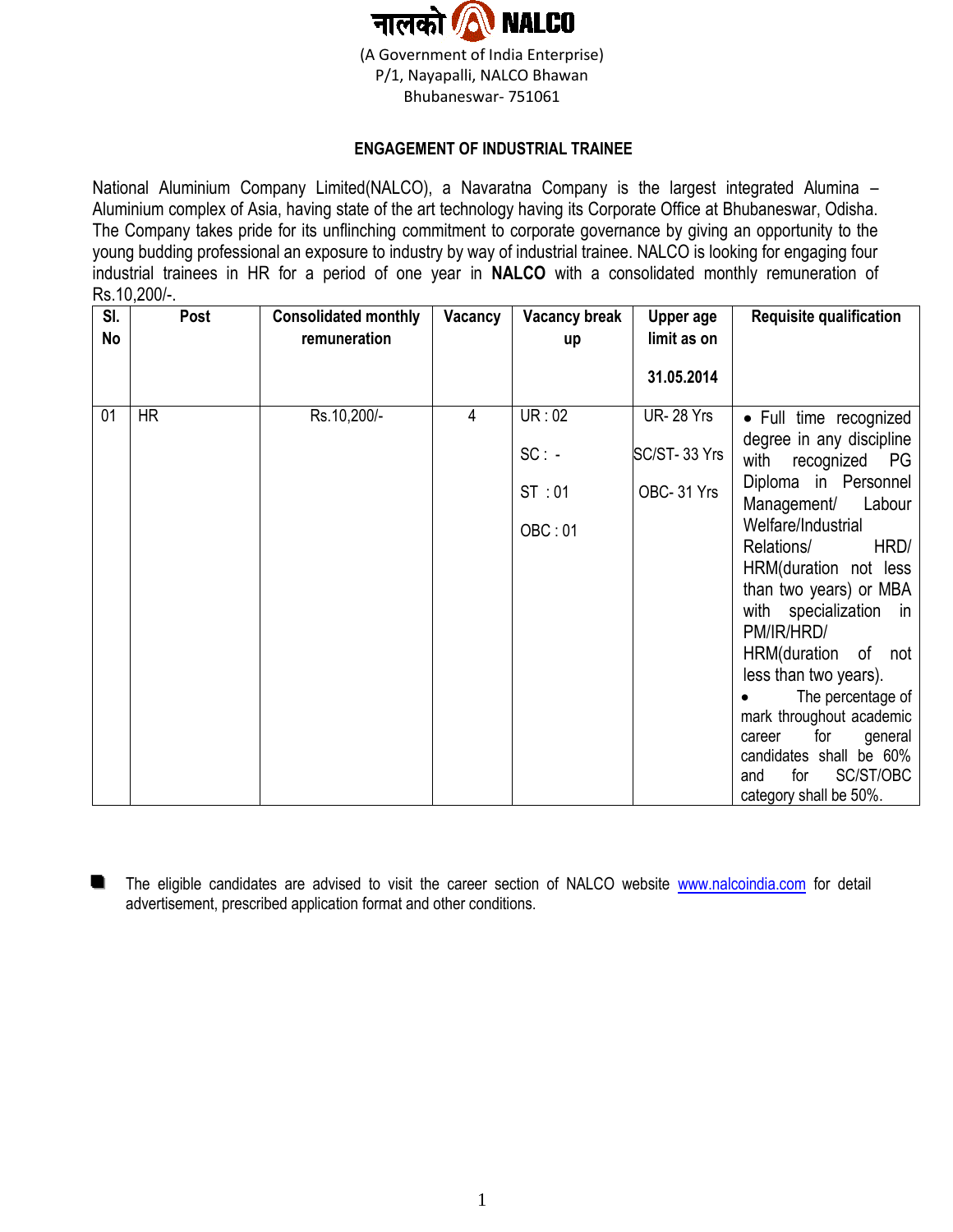

# (A Government of India Enterprise) P/1, Nayapalli, NALCO Bhawan Bhubaneswar- 751061 HRD CENTRE OF EXCELLENCE, NALCO NAGAR

 **Advt. No: \_\_\_\_\_\_\_\_\_**

## **ENGAGEMENT OF INDUSTRIAL TRAINEE**

■ National Aluminium Company Limited(NALCO), a Navaratna Company is the largest integrated Alumina – Aluminium complex of Asia, having state of the art technology having its Corporate Office at Bhubaneswar, Odisha. The Company takes pride for its unflinching commitment to corporate governance by giving an opportunity to the young budding professional an exposure to industry by way of industrial trainee. NALCO is looking for engaging four industrial trainees in HR for a period of one year in **NALCO** with a consolidated monthly remuneration of Rs.10,200/- per month.

| <b>VACANCIES, UPPER AGE LIMIT &amp; QUALIFICATION</b> |      |         |                                      |                                                   |                                                                                                                                                                                                                                                                                                                                                                                                                                                 |  |  |
|-------------------------------------------------------|------|---------|--------------------------------------|---------------------------------------------------|-------------------------------------------------------------------------------------------------------------------------------------------------------------------------------------------------------------------------------------------------------------------------------------------------------------------------------------------------------------------------------------------------------------------------------------------------|--|--|
| SI.<br>No                                             | Post | Vacancy | Vacancy<br>break up                  | Upper age limit<br>as on<br>31.05.2014            | <b>Requisite qualification</b>                                                                                                                                                                                                                                                                                                                                                                                                                  |  |  |
| <b>Industrial Trainees</b>                            |      |         |                                      |                                                   |                                                                                                                                                                                                                                                                                                                                                                                                                                                 |  |  |
|                                                       | HR.  | 04      | $ST - 01$<br>$OBC - 01$<br>$UR - 02$ | <b>UR-28 Yrs.</b><br>SC/ST-33 Yrs.<br>OBC-31 Yrs. | • Full time recognized degree in any<br>discipline with recognized PG Diploma in<br>Labour<br>Management/<br>Personnel<br>Welfare/Industrial Relations/<br>HRD/<br>HRM(duration not less than two years) or<br>MBA with specialization in PM/IR/HRD/<br>HRM (duration of not less than two years).<br>• The percentage of mark throughout<br>academic career for general candidates<br>shall be 60% and for SC/ST/OBC category<br>shall be 50%. |  |  |

#### **SELECTION PROCESS**

- **fo** Through "Walk- in -interview" to be held on Dated 18<sup>th</sup> 19<sup>th</sup> June, 2014 at 10:00 AM at HRD Centre of Excellence, **Nalco Nagar, Chandra Sekharpur, Bhubaneswar-751023** in the above discipline subject to fulfilling the advertised criteria. The candidates will be selected based on the performance in the personal interview, the organizational requirement, the vacancy in the discipline, reservation points as per the Presidential Directives. The percentage of qualifying marks in personal interview shall be 60% in case of general category candidates and 50% for SC/ST/OBC candidates.
- However, the management reserve the right to raise the minimum eligibility standards/criteria and/or to restrict the number of candidates in the "Walk-in- Interview", if so required.

#### **MEDICAL FITNESS**

The industrial trainee will be subject to medical fitness to perform the assigned duty/responsibility. Certificate for this purpose will have to be obtained from a Govt. doctor.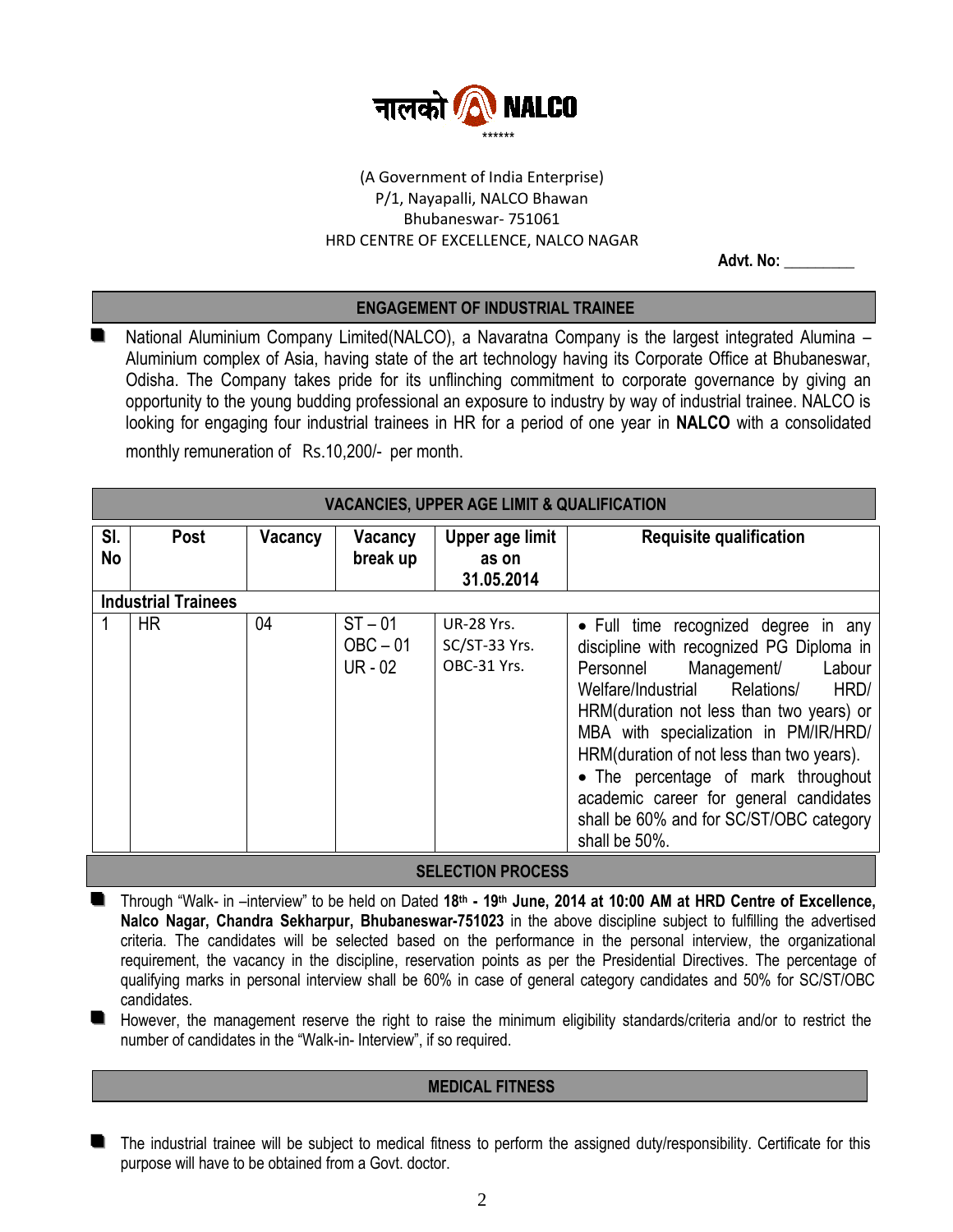#### **TERMS AND CONDITIONS OF ENGAGEMENT**

- **The engagement as Industrial Trainee will be regulated by Company's discipline and administrative orders that may be in** force from time to time..
- The engagement is purely on temporary basis and is limited to a period of **One year** (12 Months) from the date of joining if performance during the training is found to be unsatisfactory or found guilty of moral turpitude or indiscipline, the training period may be terminated earlier at the discretion of the Management.
- No further extension of training period shall be permitted.
- **Placement of the trainees shall be made at any place of Nalco Establishment.**
- The engagement as trainee confers no right on the student for absorption in the Company.
- During the training period a consolidated stipend of **Rs. 10,200/-** (Rupees ten thousand two hundred only) per month will be paid.
- **The trainee has to make his/her own arrangement for accommodation and transport during the** training and would abide by rules and regulations of the Organization in the matter of conduct and discipline.
- The Medical facility will be applicable for self only. The reimbursement of medical expenses per year will be limited to one month's stipend.
- 15 days Medical Leave and 12 days Casual Leave is allowed per year to the trainee subject to approval of the Company.

# **HOW TO APPLY**

- The eligible candidates shall submit the duly filled in and signed application in the prescribed format at the time of walkin-interview which will be held on Dated 18<sup>th</sup> **- 19<sup>th</sup> June, 2014 at HRD Centre of Excellence**, Nalco Nagar, Chandrasekharpur, Bhubaneswar-751 023.The typed application must contain: (01) post applied for (02) advertisement no (03) name in capital letters and Father's / Guardian's name (04) address for communication with e. mail address and mobile no. (05) date of birth (06) academic / professional qualification with name of the college/university, year of passing, percentage of marks and principal subjects/specialization (07) whether SC/ST/OBC(NCL)/PWD.(attach copy of latest valid certificate) (08) signature and date. Attested copies in support of proof of date of birth, qualification, caste, etc. are to be submitted along with the application which is mandatory. The applicants have to bring the original certificates for verification at the time of walk-in- interview. The candidate may download the said prescribed application format from the career section of NALCO website [www.nalcoindia.com](http://www.nalcoindia.com/) .The candidate is allowed to apply in the prescribed format only on Dated 18<sup>th</sup> June, 2014 by 02:00 PM or time decided by Nalco Management. No application will be entertained beyond the schedule date and time.
- A candidate can apply for the post advertised only. Candidates applying for other post/discipline will not be considered.

## **GENERAL INSTRUCTIONS**

- **Delach Indian Nationals are eligible to apply.**
- The candidate should ensure that he/she fulfills the eligibility criteria and other conditions as mentioned in this advertisement. Mere submission of application at the time of walk-in-interview does not imply that the Company (NALCO) has been satisfied about the candidate's eligibility. In case it is detected at any stage of engagement that the candidate does not fulfill the eligibility norms and/or that he/she has furnished any incorrect/false information or has suppressed any material fact(s), his/her engagement as industrial trainee will automatically stand cancelled, as the candidature/engagement would be deemed to be void *ab initio*.
- The requirement is purely temporary basis for a period of one year. This contractual engagement as industrial trainee will not confer any lien and/or right, whatsoever, for regularization of their services in the Company.
- NALCO reserves the right to raise the minimum eligibility standards. The management reserves the right to fill or not to fill any of the above positions without assigning any reason whatsoever. NALCO also reserves the right to cancel/restrict/modify/alter the contractual engagement process and also reserve the right to increase/ decrease the post advertised, if need arises without issuing any further notice or assigning any reason whatsoever.
- Candidate has to make his/her own necessary arrangement for attending the walk in interview on **Dated 18th – 19th June, 2014**

**E** Canvassing by a candidate in any form shall disqualify his/her candidature.

Any dispute with regard to the said engagement process will be settled within the jurisdiction of Bhubaneswar only.

\*\*\*\*\*\*